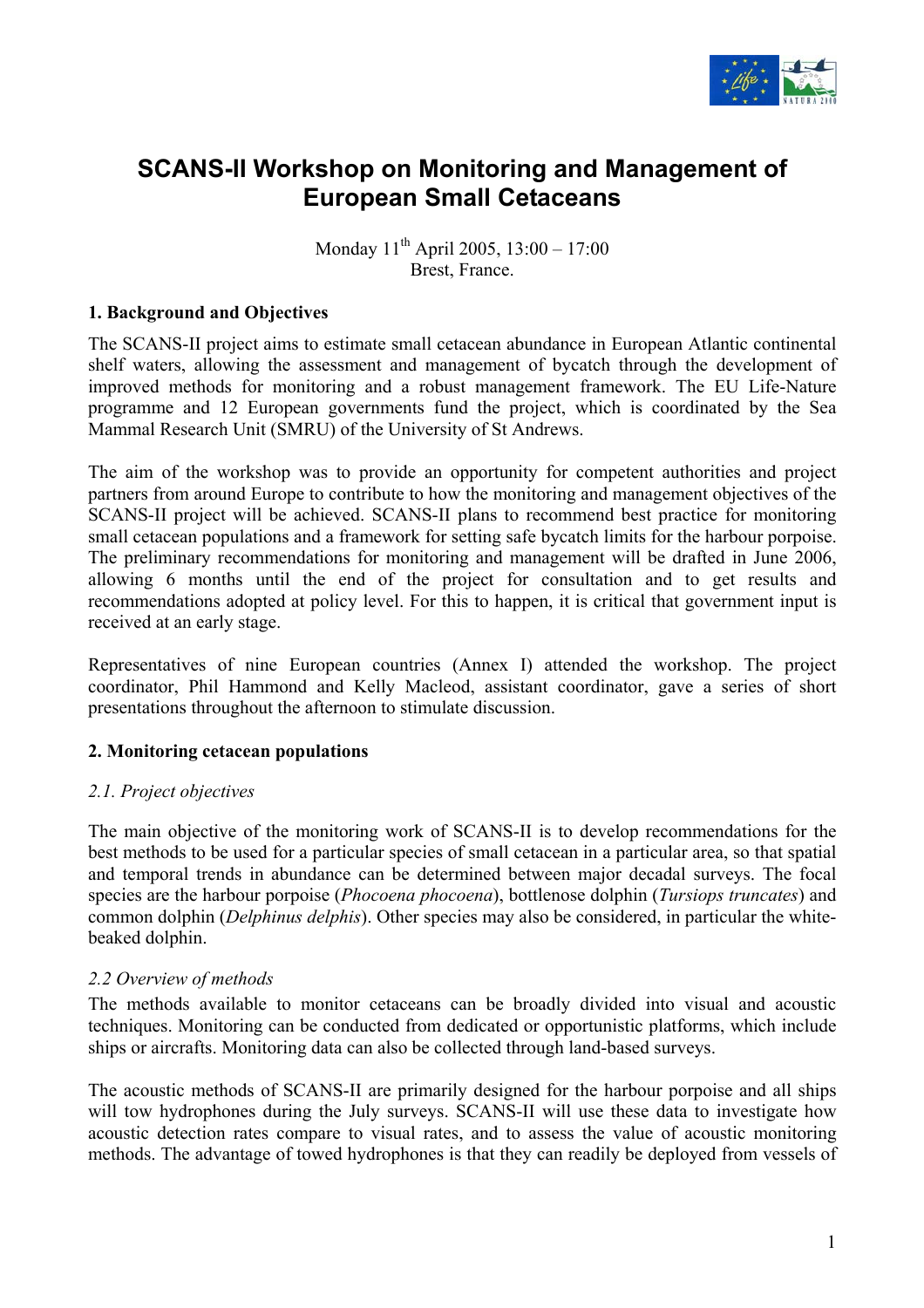

opportunity by a single trained person, thus potentially allowing the collection of data over large areas. SCANS-II is also developing bow-mounted hydrophones.

Acoustic methods for monitoring the group-living cetacean species, such as *Delphinus delphis*, are currently ineffective and pose numerous challenges to the development of an automated system. SCANS-II will not dedicate resources to this problem *per se* but this will be an important task for offshore surveys. Some data will be available from comparison of duplicated acoustic and visual detections to look at how group sizes can be estimated using acoustics. The data will also contribute to improving identification of delphinid species acoustically.

SCANS-II will not compare estimates generated from aircraft and ship surveys because there are no survey areas where these methods overlap.

## *2.3 Monitoring in the Baltic Sea*

SCANS-II is conducting a visual and acoustic survey using the Hel Marine Station's vessel, *Oceanograf II* during July 2005. The survey will cover all Polish coastal waters to within 20nm of the coast. How these data are analysed will depend on the amount of data collected but it is hoped that a comparison between the Swedish data from 1995 can be made.

SCANS-II will also coordinate and contribute to the deployment of passive porpoise acoustic detectors (PODs) to investigate longitudinal and latitudinal gradients in porpoise occurrence. The importance of collaborating and pooling datasets is recognized.

## *2.4 Evaluating monitoring methods*

Evaluating which monitoring method is best depends on a number of factors: i) the magnitude of population change to be detected, ii) the precision of the data collected, and iii) the amount of survey effort possible. A power analysis will be carried out to assess the level of monitoring required to achieve given objectives. This analysis can show what level of population change can be detected given the resources available or what resources are needed to detect a population change of a given magnitude. In maximise the usefulness of recommendations, the project requires input from governments with regard to the resources that are likely to be available for monitoring work in the future.

# *2.5 Expected outcomes*

SCANS-II monitoring work has three main aims:

- A suite of "best practice" monitoring protocols tailored by species and area, based on a power analysis.
- Recommendations for alternative methods suited to the resources available for the monitoring programme.
- Adoption and implementation of the scientific results by European governments.

There was discussion regarding the level of monitoring that countries could foresee. In recent years, sightings of harbour porpoise have been increasing in the southern North Sea, particularly in the winter and spring. Consequently, Belgium would pay less attention to summer absolute abundance estimates in their waters (and wider southern North Sea) and more attention to monitoring methods, especially for gathering seasonal information, that is internationally accepted. Belgium would like to collect data on migration and small-scale movements to complement this. The UK (Defra) was particularly interested in monitoring methods for determining population trends that did not rely on costly, large-scale abundance surveys.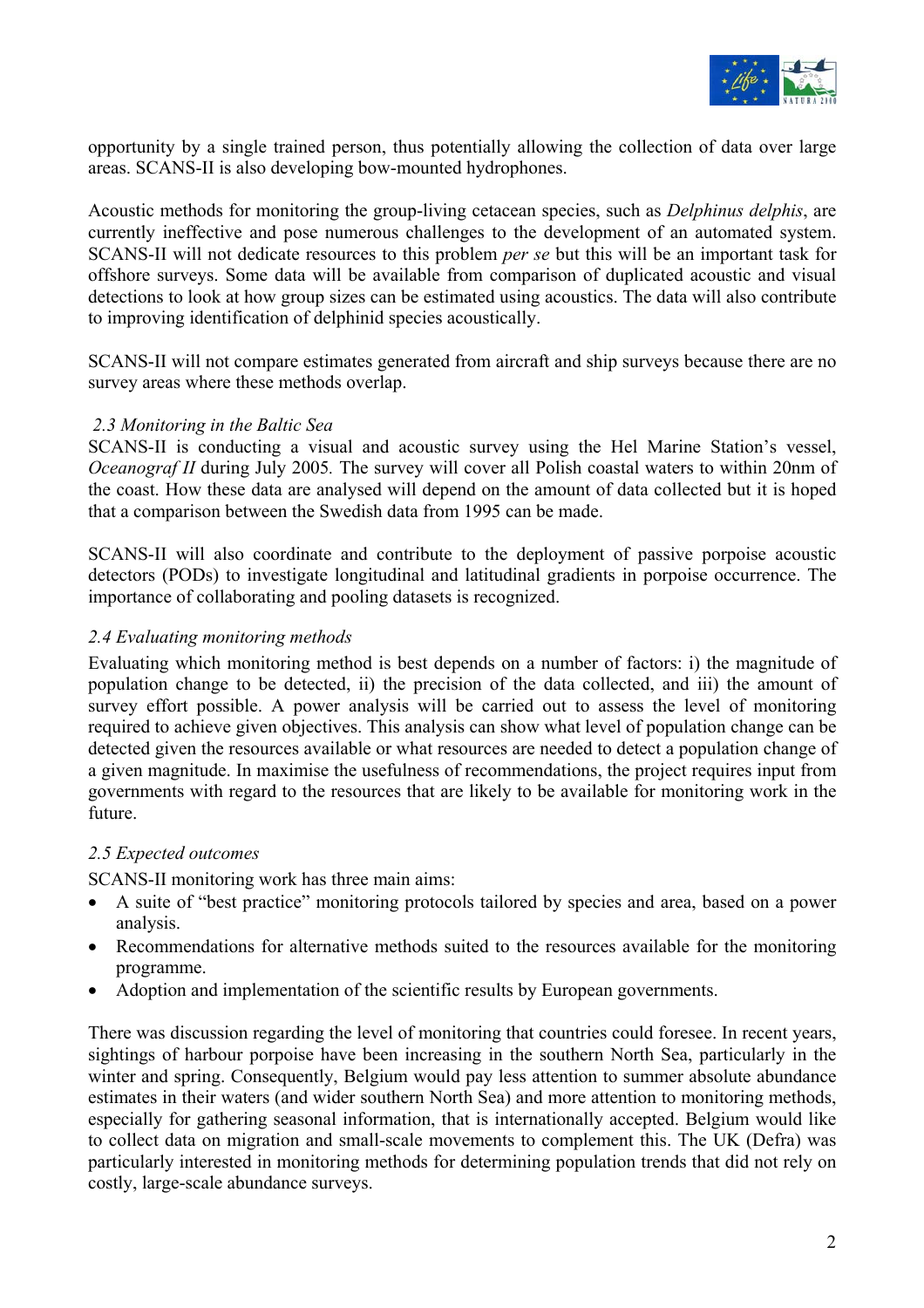

Larger volumes of monitoring data will allow smaller population changes to be detected. This may be achievable by countries pooling resources rather than undertaking national monitoring schemes. This may also allow more systematic monitoring of larger areas. SCANS-II will investigate the spatial scale of monitoring needed to make inferences about populations. It was recognised that work on identifying sub-populations (stocks) of harbour porpoise was ongoing; it was important that monitoring methods could be tailored to small areas in the future. The management framework will explore this in more detail.

SCANS-II will compare the abundance estimates from the surveys in July 2005 with those from SCANS 1994. The difference between the two estimates and the precision of the 2005 estimates will determine whether a change in the population is detectable. However, estimates from just two major surveys will provide limited information on population trend; data collected from monitoring is geared towards this.

# *2.6 Putting recommendations into practice*

It was noted that whilst governments are key to getting recommendations for monitoring into policy, it is also important that other stakeholders (e.g. oil and gas industry, fisheries, wind farm developers etc) have access to the SCANS-II recommendations. Whilst such groups may not collect data on relative abundance they can provide information on usage of areas by different cetacean species.

SCANS-II needs to consider the practicalities for managers implementing the recommendations. Seasonal weather conditions will restrict effectiveness of some methods e.g. visual monitoring during winter months. Many countries already have photo-identification projects for monitoring cetaceans, particularly for *Tursiops truncatus.* This technique will be considered in the project review of monitoring methods and will feature in the final recommendations.

SCANS-II does not plan to provide country-specific recommendations for monitoring but would welcome information from individual countries if they have specific obligations for monitoring.

In the long-term, there was an interest in expanding monitoring studies to assess habitat features (to investigate factors that influence cetacean distribution) as well as relative abundance. Some information on this will result from the spatial modelling component of the abundance estimation work of the project.

# **3. Management of bycatch**

## *3.1 Project Objectives*

The aim of SCANS-II management work is to develop a robust framework to generate safe bycatch limits for *P. phocoena* and other cetacean species, thus defining a clear course of action for management to allow populations to recover to and maintain favourable conservation status, and for the procedure for calculating the safe bycatch limits, and the limits themselves, to be incorporated in policy.

# *3.2 The concept of a management procedure*

The foundation of a management procedure is one or more explicitly stated objectives, e.g. low risk of depleting populations, low impact on fisheries, etc. Other features include that it must be based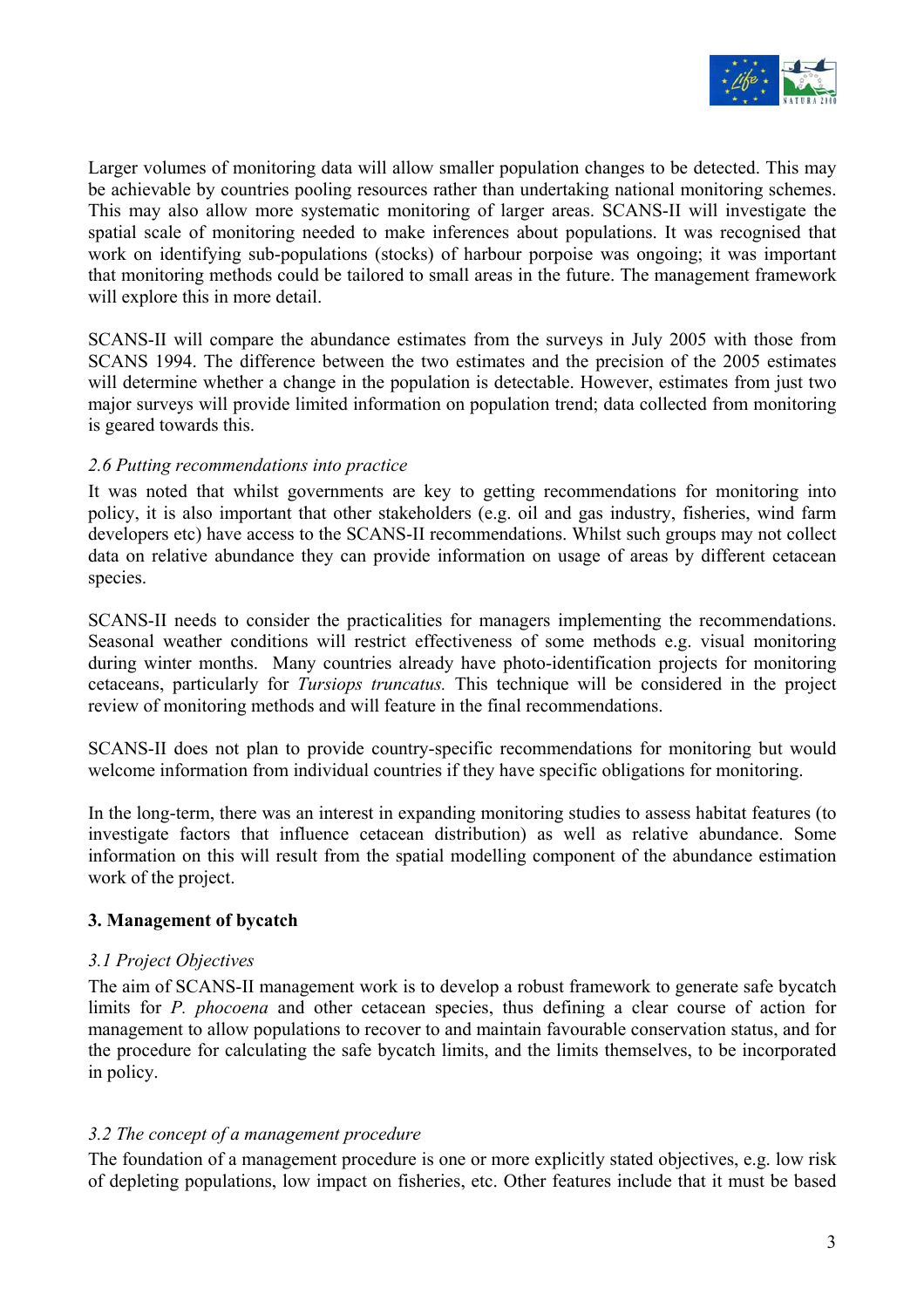

on realistic data requirements, it should include a feedback mechanism, it must be robust to uncertainty, and it must be rigorously tested.

In developing a management procedure for bycatch, SCANS-II will test, through computer simulation, a range of algorithms for setting safe bycatch limits. This will be achieved through the development of a detailed population model for harbour porpoises. The population model can first be subjected to historical bycatch over time to give an assessment of the current impact of bycatch. Simulations will then be run into the future, removing the number of bycatches determined by the "bycatch limit algorithm", and its performance on meeting the stated objectives evaluated. The procedure will be based on realistic data requirements (abundance, bycatch and relative abundance from monitoring) and will include a feedback mechanism.

The computer simulations will be used to rigorously test the model under a number of plausible scenarios that take into account our uncertainty about porpoise populations (e.g. its dynamics, population structure). The final management procedure model must be robust to uncertainty about the population and the level of bycatch. There is a wide range of environmental factors that can affect small cetacean populations. The effect of these on the ability to set safe bycatch limits will be explored via simulations by including scenarios that allow for catastrophic events, e.g. epizootics, changes in the carrying capacity of the ecosystem, e.g. as a result of global warming. The development process will be iterative, whereby the "bycatch limit algorithm" will be progressively modified so that it sets bycatch limits that allow objectives to be achieved under all plausible scenarios.

## *3.3 Outline of the work planned*

SMRU has a new full-time employee to work on the development of the management procedure, the first stage of which will be the development of the population model. Data will be acquired, analysed and incorporated into the model structure. Conservation/management objectives need to be explicitly considered at an early stage, which involves input from managers. The procedure will be tested, evaluated against performance criteria and modified as the work progresses. An international review group has been established with scientists that were involved with the development of the IWC's RMP and the USA's PBR approach to provide input to the development of the procedure.

# *3.4 Expected outcomes*

The main outputs will be a fully tested management procedure and recommendations for safe bycatch limits for harbour porpoises by area and season. The procedure will thus be directly applied to harbour porpoises, but it will be generic and applicable (with some further work) to other species subject to bycatch, such as the common dolphin.

## *3.5 Conservation/management objectives*

Conservation/management objectives are key to the development of any management procedure. Participants were asked for input on this. ASCOBANS has a long-term conservation objective that populations should be maintained/restored to 80% of carrying capacity, which could be used in the management procedure. It is not necessary to know carrying capacity; this is estimated by the population model. ASCOBANS has a short-term conservation objective to restrict removals from populations to 1.7% of population size. This percentage removal was based on calculations assuming (among other things) that the maximum annual rate of increase for harbour porpoise populations is 4%. This will be reevaluated as part of the work of SCANS-II. It was agreed that the reestablishment of the IWC/ASCOBANS harbour porpoise advisory group would be useful to guide the management-related work of the project.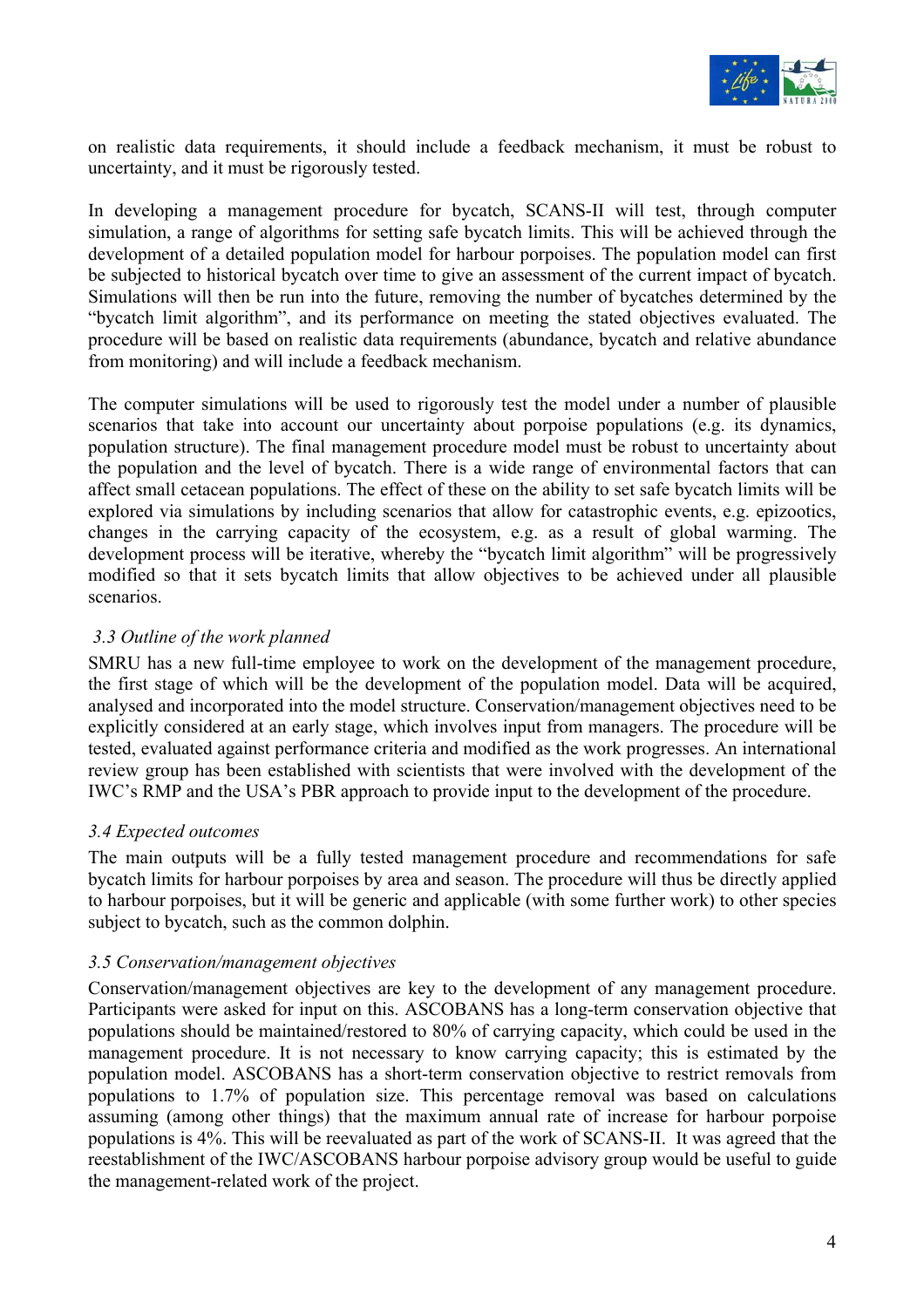

Management objectives can be difficult to agree because conservation and management objectives are likely to be conflicting. Achieving a balance between conserving populations and maintaining fisheries is the ultimate aim. The UK stated that it wanted to avoid fishery closures and was more amenable to mitigation through area and time closures. The management procedure will be able to simulate the outcomes of enforcing certain types of mitigation, although information on which to base these scenarios is limited.

# *3.6 Putting recommendations into practice*

Twelve European countries supported the idea of a management framework in principle but the project now has to work towards getting the framework adopted and putting it into practice.

The management procedure will not be useful for Baltic harbour porpoises because it is known that the population is very small and any bycatch limit generated by any robust procedure will be zero in this area.

There will be no problem taking account of situations where fisheries have introduced mitigation measures, including pingers or closed areas. These scenarios can be included in simulated testing.

The value of the SCANS-II project to the North Sea Recovery Plan was recognized.

Data from European observer programmes are vital to the SCANS-II management procedures and it is assumed that these will be forthcoming. The SCANS-II management procedure might inform the amount of observer effort required in a fishery to generate precise estimates of bycatch.

## **4. Offshore abundance surveys**

The SMRU and collaborators aims to submit a follow-up proposal to the European Commission LIFE Nature programme in September 2005 for surveys of offshore waters to estimate cetacean abundance. The area includes European Atlantic waters beyond the continental shelf edge to the 200 nm fishing limit. One of the focal species will be the common dolphin because of the need to estimate abundance and for a management procedure for this species. Visual and acoustic surveys from ships will take place in summer 2007. A concept proposal will be circulated to all competent authorities supporting SCANS-II within the next 2 months.

Support and funding will also need to come from EU member states if the proposal is to be successful. Key countries will be those that are range states and those that have extensive fisheries in these waters. The proposal is highly relevant to the aims of ASCOBANS. Funding will also be sought from industry, including oil and gas companies and the military. NATO should have a strong interest in monitoring methods for cetaceans and the distribution of beaked whale species in the offshore area. It was recommended that the concept proposal be forwarded to OSPAR for their approval thus encouraging contracting departments to support it.

The UK (Defra) stated that it believes the information that will come from an offshore survey is very important and that it is committed to supporting it in principle and financially.

Participants were asked to supply the name and e-mail address of contacts within relevant departments and industry within their countries so that the concept proposal can be aimed at them directly. Contact details should be sent to Kelly Macleod,  $km53@$ st-andrews.ac.uk.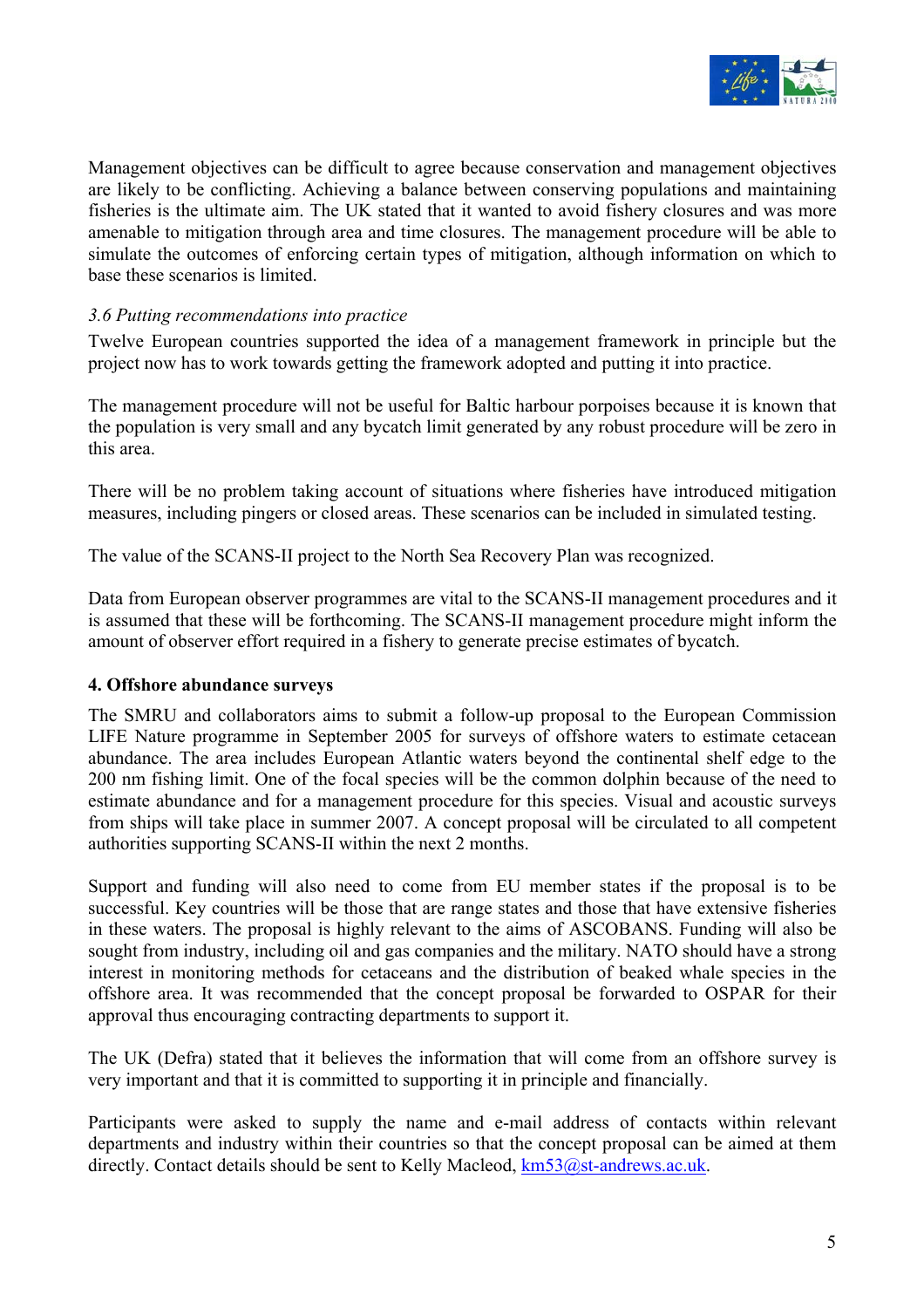

## **ANNEX I: WORKSHOP PARTICIPANTS**

*CONVENORS* **Hammond,** Phil. psh2@st-andrews.ac.uk **Macleod**, Kelly. km53@st-andrews.ac.uk

Sea Mammal Research Unit, Gatty Marine Laboratory, University of St Andrews, Fife, KY16 8LB Scotland, UK.

#### *BELGIUM*

**Haelters,** Jan MUMM / RBINS 3 eu 23 Linieregumentsplein, B-8400 Oestende.

#### *DENMARK*

**Munk,** Maj The Danish Forest and Nature Agency, Haraldsgade 53, DK-2100 Copenhagen Ø.

#### *FRANCE*

**Bigan,** Martine Ministere de l'écologie et du dévelop durable 20 avenue de Segur, 75007 Paris.

**Hassani,** Sami Océanopolis, Port de Plaisance du Moulin Blanc, 29200 Brest.

**Kervella,** Gaelle, Ministry for agriculture, Fisheries Department, 3 Place de Fonteroy, 75 007 Paris.

**Liret,** Celine. Océanopolis, Port de Plaisance du Moulin Blanc, 29200 Brest.

**Le Niliot,** Philippe, Mission Parc Marin d'Iroise 2 Place du 19 RI

29200 Brest.

#### *GERMANY*

**Bräger,** Stefan German Oceanographic Museum, Katharingen Berg 14-20 D-18439 Stralsund

**Dinter,** Wolfgang Federal Agency for Nature Conservation, Isle of Vilm, D-18581 Putbus.

**Hansen,** Sophie ASCOBANS, United Premises, Bonn.

**Schmitz,** Joachin, Ministry for the Environment, Nature Conservation and Nuclear Safety, 53175 Bonn.

**Kock,** Karl-Hermann, Sea Fisheries Institute, Federal Research Centre for Fisheries, Palmaille 9, D-22767 Hamburg.

#### *THE NETHERLANDS*

**Reijnders,** Peter Alterra-Marine and Coastal Zone Research, PO Box 167 1790 AD Den Burg.

#### *POLAND*

**Kuklik,** Iwona Hel Marine Station, Morsua 2, 84-150 Hel.

**Skora,** Krzysztof E., Hel Marine Station/Ministry of Environment, 84-150 Hel.

## *SPAIN*

**Vazquez,** Jose Antonio Spanish Cetacean Society